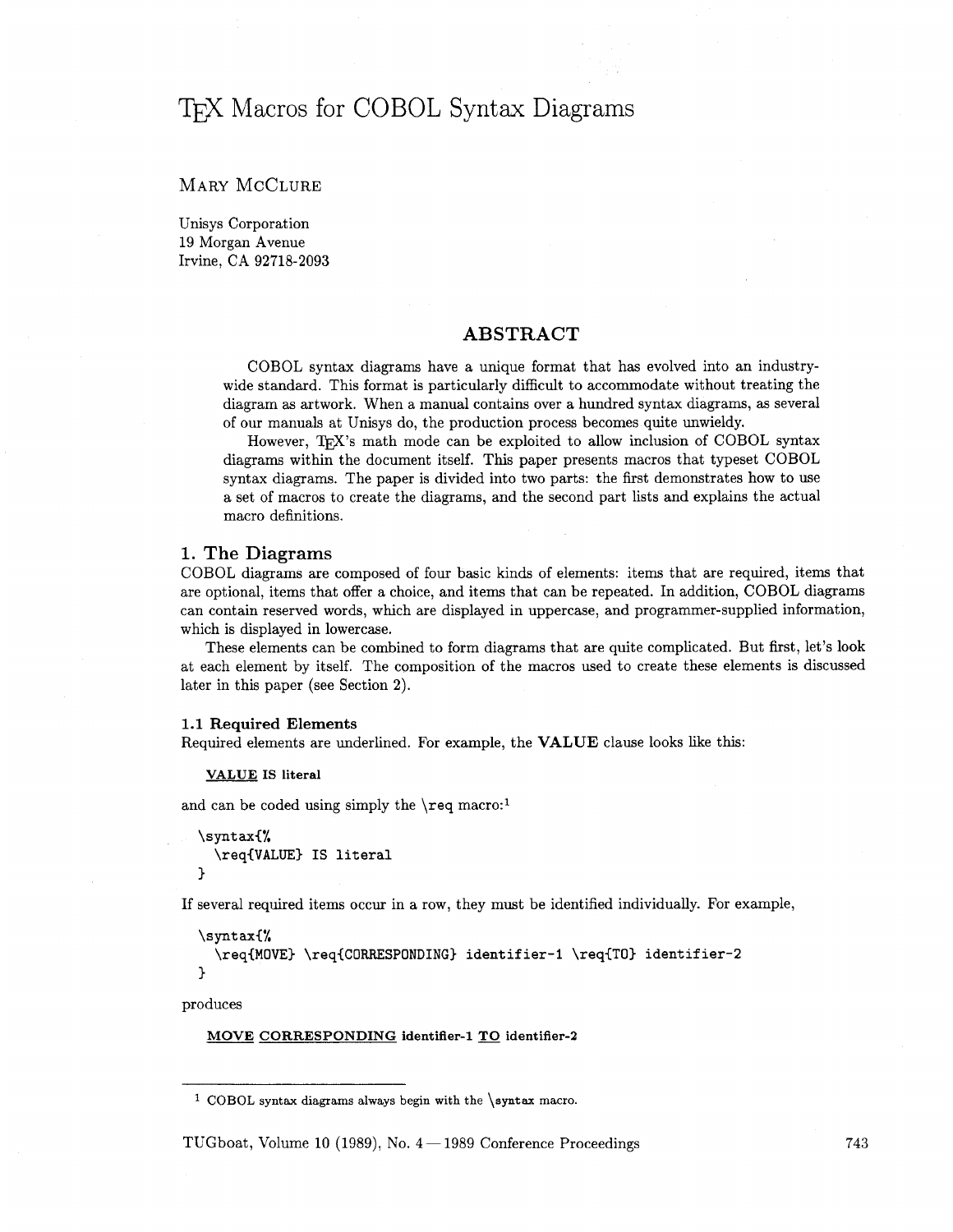### **1.2 Optional Elements**

Optional elements are enclosed in square brackets. For example, the **IF** statement looks like this:<br>**IF** condition [THEN ] statement-1 [ELSE statement-2 ]

and is coded using both the **\req** and **\option** macros, like this:

```
\req€IF3 condition \option€!THEN!) statement-1 \option{!\req(ELSE) 
         statement-2! 3
```
The function of the exclamation points **(!)2** in this example is not intuitively obvious. They are necessary to delimit optional elements that are composed of more than one item. When a series of items appears in an **\option** macro, it is a good idea to stack them one atop another in the macro call to keep track of where one item ends and another begins. For example, the **RECORD** clause contains a stack of optional items, of which one or none can be chosen:

```
RECORD CONTAINS [integer-1 <u>TO</u> ] integer-2 <br>COMPUTATIONAL-2 WORDS [WORDS]
```
The coding for the **RECORD** clause gets a little more complicated and looks lie this:

```
\syntax€%
```

```
\reqCRECORD) CONTAINS \option< ! integer-1 \req{TO) ! ) integer-2 
\option(!ASCII! 
         !COMPUTATIONAL! 
         !COMPUTATIONAL-2! 
         !DISPLAY ! 
        3 \opt ion€ ! CHARACTERS ! 
                   !\req€WORDS)! 
                  1
```
 $\frac{\text{OPEN}}{\text{OUTPUT}}$  } file-name REEL – NUMBER  $\{$  data-name  $\}$ 

# **3**

### **1.3 Choice Elements**

Elements that offer a choice are very similiar to optional elements. However, instead of being enclosed in square brackets, they are enclosed in curly braces to indicate that one of the items within must be chosen. For example, one form of the **OPEN** statement looks like this:

```
and is coded thusly:
```

```
\syntax€% 
  \reqCOPEN) \choice{ ! \req€INPUT) ! 
                        !\reqCOUTPUT)! 
                       3f ile-name \req€FEEL-NUMBER) \choice( !literal ! 
                                                                   ! dat a-name ! 
                                                                  1
```
### **3**

As in optional elements, each of the items in a choice element must be delimited by exclamation points.

### **1.4 Elements That Can Be Repeated**

When an element can occur more than once in the syntax of a command, it is followed by a series of dots called an ellipsis. For example, the **ADD** command can operate on any number of variables:

 $\underbrace{\text{ADD}} \left\{\begin{matrix} \text{identifier} \\ \text{literal} \end{matrix} \right\} \dots \underline{\text{TO}} \text{ identifier-n}$ 

The exclamation point was chosen as the delimiter because exclamation points are not members of the ANSI-standard COBOL character set.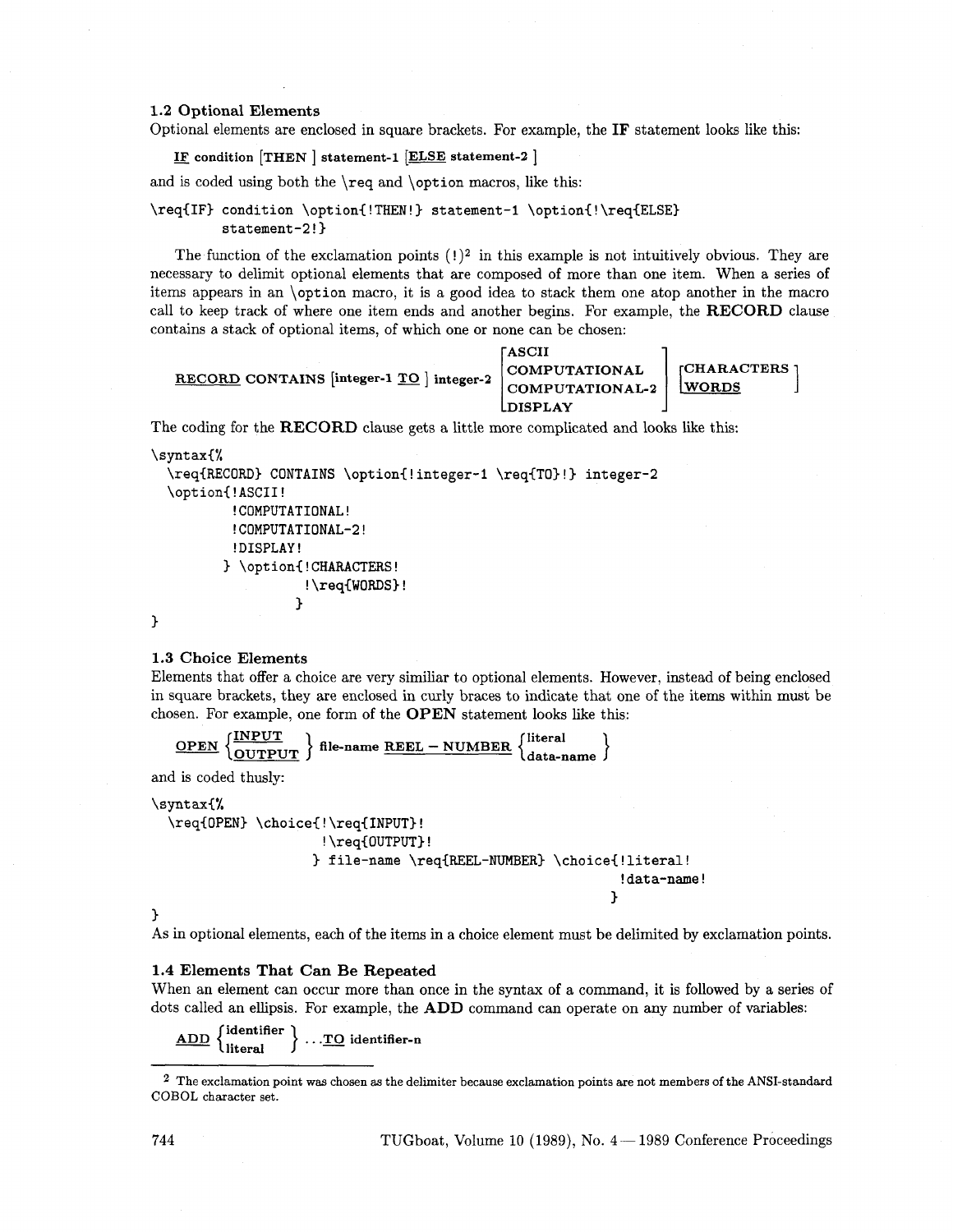The ellipsis is produced with the \repeatable macro. The **ADD** command is coded as:

```
\syntax(% 
  \req(ADD3 \choice( ! identifier ! 
                      !literal! 
                     3 \repeatable \req{TO} identifier-n
3
```
**1.5 Formatting Commands** 

Because COBOL syntax diagrams are quite complicated, their length often exceeds a single line. Left to its own devices, TEX will break the diagram at some point between two elements. For example, the **MULTIPLY** command is automatically broken between the seventh and eighth elements:

 $\text{MULTIPLY} \left\{ \frac{\text{identifier-1}}{\text{litonal 1}} \right\} \text{BY} \left\{ \frac{\text{identifier-2}}{\text{litonal 2}} \right\} \Omega$ 5, TEX will break the diagram at some point between two elements. For example, the<br>mmand is automatically broken between the seventh and eighth elements:<br>identifier-1  $BY$   $\left\{\text{identifier-2}\atop\text{literal-2}\right\}$   $\left\{\text{GIVING}\atop\text{identifier-3}\right\}$ 

You can insert  $\parrow$  commands to override T<sub>EX</sub>'s line-breaking algorithm and instead force the line to break earlier in the diagram. For example, if you wanted to break the above diagram into two approximately equal parts, you would code:

```
\syntax{%
\req{MULTIPLY}\choice{%
                           !identifier-1!
                           !literal-1!
                        \mathcal{L}\req{BY} \choice{%
                           !identifier-2!
                          !literal-2!
                        \mathbf{r}\req{GIVING) 
\par 
     identifier-3 
            \opt ion(%
```

```
!\ \text{ROUNDED} ! \}\opt ion(% 
        !, identifier-4
\opt ion(% 
          !\req{ROUNDED}!}!}\repeatable
```
 $\mathbf{1}$ 

producing:

```
\text{MULTIPLY} \left\{ \frac{\text{identifier-1}}{\text{litonal 1}} \right\} \text{ BY} \left\{ \frac{\text{identifier-2}}{\text{litonal 2}} \right\}literal-1 - 
GIVING BY literal-2 
identifier-3 \overline{ROUNDED} | [, identifier-4 \overline{ROUNDED} ] \ldots
```
A  $\parbox{1.0\textwidth}{\textwidth}{\textwidth}{\textwidth}}$  A  $\parbox{1.0\textwidth}{\textwidth}{\textwidth}}$  and can be used only to produce a line break between two elements — it cannot be used in the middle of the \option or \choice macros. If you want a line break inside an \option or \choice macro, you should use the \midbreak macro. For example, the **RECORD** portion of an **FD**  statement is quite lengthy:

**CONTAINS integer-3 CHARACTERS IS VARYING IN SIZE [[FROM integer-4** ] **[TO integer-5** ] **CHARACTERS** ] **[DEPENDING ON data-nam**  CONTAINS integer-6 **TO** integer-7 CHARACTERS

**A** line break is needed in the second item of the choice element. If you insert a \midbreak command after the **CHARACTERS** item, you obtain a more satisfactory diagram:

TUGboat, Volume 10 (1989), No.  $4-1989$  Conference Proceedings

745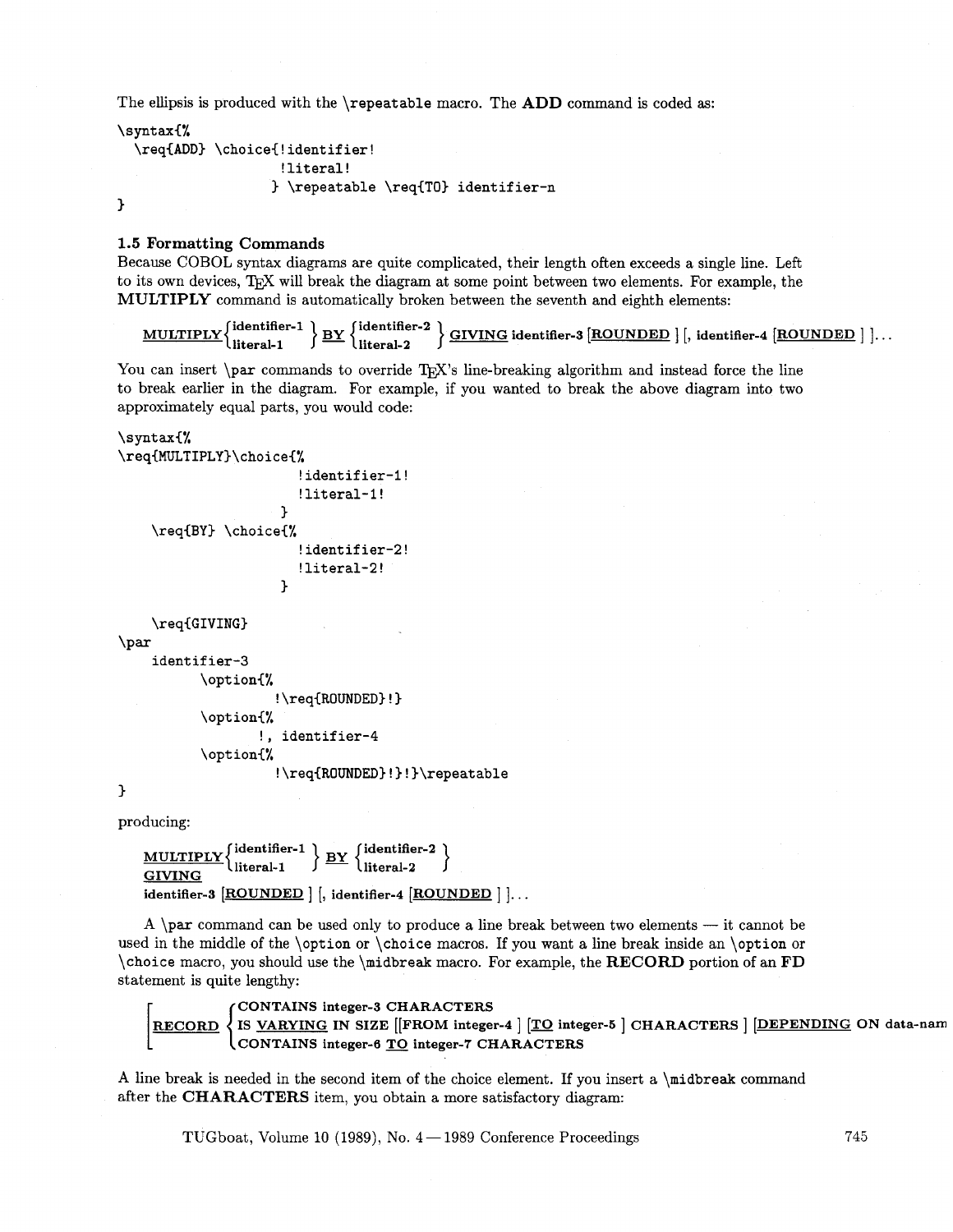# $\begin{array}{l} \textbf{CONTAINS}\textbf{ integers-3}\ \textbf{I} \textbf{B} \textbf{S} \end{array}$   $\begin{array}{l} \textbf{[FROM}\textbf{ integers-4}\textbf{]}\textbf{[TO}\textbf{ integers-5}\textbf{]}\textbf{CHARACTERS}\end{array}$ **RECORD [DEPENDING ON data-name-1** ] **CONTAINS integer-6** TO **integer-7 CHARACTERS**

# **2. The Macros**

Before we can define the macros, we must declare a few variables, define the font, and make the exclamation point an active character so that it can be used as the delimiter in the **\option** and **\choice** macros:

```
\newif\ifmchoice 
\newif \ifmoption 
\newif \ifmreq 
\newif \if mrepeat 
\newif \if started
```
\font\cobfont=CMB10 \catcode'\!=\active

# **2.1 The \syntax Macro**

All COBOL syntax diagrams must begin with the **\syntax** macro. **\syntax** sets up the environment and adds some white space before and after the diagram:

```
\long\def\syntax#l(%
```

```
\begingroup 
  \cobf ont 
  \textfontl=\cobfont 
  \mathcode'-="012D 
  \let! =\startorstop 
  \baselineskip=l2pt 
  \lineskip=2pt 
  \parindent =Opt 
  \pretolerance=l0000 
  \medskip 
  #I 
  \medskip 
\endgroup
```
**1%** 

The macro definition must be preceeded by **\long** so that **\par** commands can occur within the diagram to force line breaks.

The macro loads the font defined as **\cobfont**, defines **\cobfont** to be the font accessed when TEX is in math mode, and changes the **\mathcode** of the hyphen. By default, a hyphen maps to a minus sign in the Computer Modern Math Italic font when it is encountered in math mode (Knuth 1984:153-154, 344, 351). By changing the **\mathcode,** we map the character to the hyphen in the normal text font. This is necessary at Unisys because some of our reserved words in COBOL contain hyphens and they I has is necessary at Omsys because some of our reserved words in COBOL contain hypnens and they<br>look strange when the hyphen is displayed as a minus sign. Your site may encounter similar problems<br>with other characters — i character's **\mathcode** and modify it to something more appropriate.

All of this font wizardry is local to the group, so if  $T<sub>F</sub>X$  enters math mode outside of a syntax diagram, it uses the default **cmti** 10 point font and maps characters using the definitions of **plain. tex.** 

The **\syntax** macro also defines the active character ! to be a call to the **\startorstop** macro, described below in Section 2.5.

The settings of **\baselineskip, \lineskip** and **\parindent** control amounts of white space. **\baselineskip** determines white space between vertically stacked items in a choice of optional elements. **\lineskip** determines white space between lines of a diagram when the diagram is too long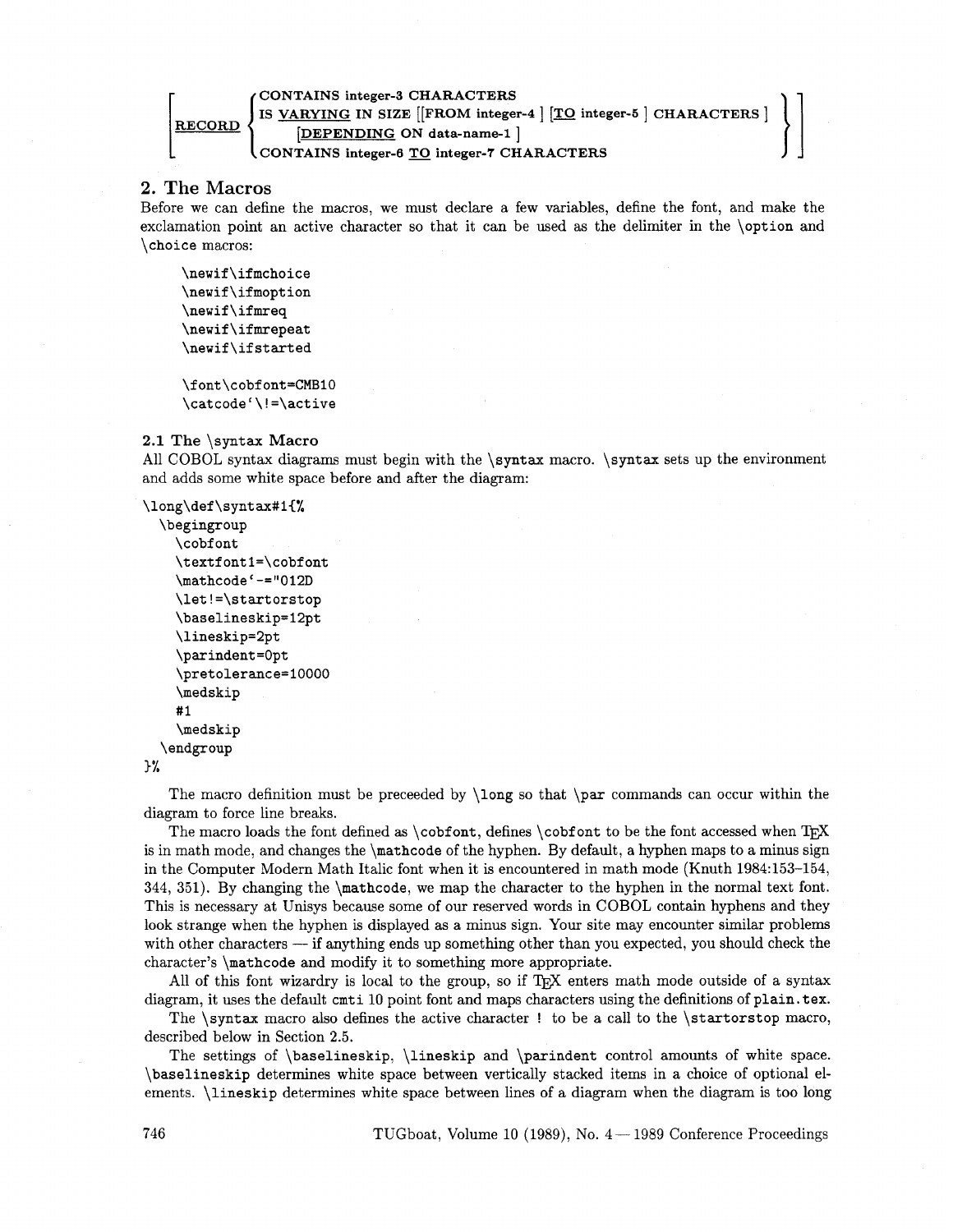to fit on a single line. And **\parindent** determines how far the diagram is indented from the left margin.

The **\pretolerance** command is necessary to tell TFX it is OK to break lines and create underfull **\hboxes.** When T<sub>E</sub>X's own line-breaking algorithm analyzes COBOL syntax diagrams, it finds breakpoints only when math mode is turned off. This conveniently occurs between each element of the diagram, but TEX calculates the badness of each of these breakpoints to be so extreme that it ignores them all unless **\pretolerance** is set very high.

Finally, the **\syntax** macro uses the **\medskip** macro of **plain.tex** to surround a COBOL syntax diagram with a certain amount of white space.

### **2.2 The \req Macro**

All the **\req** macro does is underline an item. All that is required is to enter math mode and use T<sub>E</sub>X's \underline command. However, sometimes T<sub>F</sub>X encounters the \req macro when it is already in math mode, so some logic is required to determine if math mode should be turned on and off.

```
\def\req#1{%
```

```
\ifmmode\relax\else\mreqtrue$\fi
\underline{#1}%
\ifmreq$\mreqfalse\fi
```
}%

# **2.3 The \option Macro**

The main function of the **\option** macro is to enclose the parameter text in square brackets ([ I). The parameter text can be quite complicated and can contain calls to the **\req** macro or the **\choice**  macro. The parameter text *always* contains at least two exclamation points (!) to delimit items in the optional element.

| \long\def\option#1{%                 |                             |
|--------------------------------------|-----------------------------|
| <i><b>\begingroup</b></i>            |                             |
| \startedfalse                        | % Local to the group.       |
| ؉                                    |                             |
| \ifmmode\relax\else\moptiontrue\$\fi | % As with \req, math mode   |
|                                      | % may or may not need to be |
|                                      | % entered.                  |
| %                                    |                             |
| \left\lbrack                         | % Left square bracket.      |
| $\verb \vcenter $                    |                             |
| $\forall$ box $\{$ %                 |                             |
| \cobfont                             | % Load the desired font.    |
| #1                                   |                             |
| $\frac{1}{2}$                        |                             |
| }%                                   |                             |
| \right\rbrack                        | % Right square bracket.     |
| \ifmoption\$\moptionfalse\fi         | % End math mode if need be. |
| \endgroup                            |                             |
| 3%                                   |                             |

The commands **\left** and **\right** allow TEX to determine how tall the square brackets need to be. These two commands are what make T<sub>F</sub>X so ideal for COBOL syntax diagrams (Knuth 1984:148). By using them, you make T<sub>F</sub>X stretch and shrink the brackets to correctly enclose the items, so you don't have to worry about the effect of adding or deleting items as the syntax of a COBOL command changes.

The entire parameter text is enclosed in a **\vbox** so that the **\vcenter** command can be used to center the text within the square brackets.

TUGboat, Volume 10 (1989), No.  $4-1989$  Conference Proceedings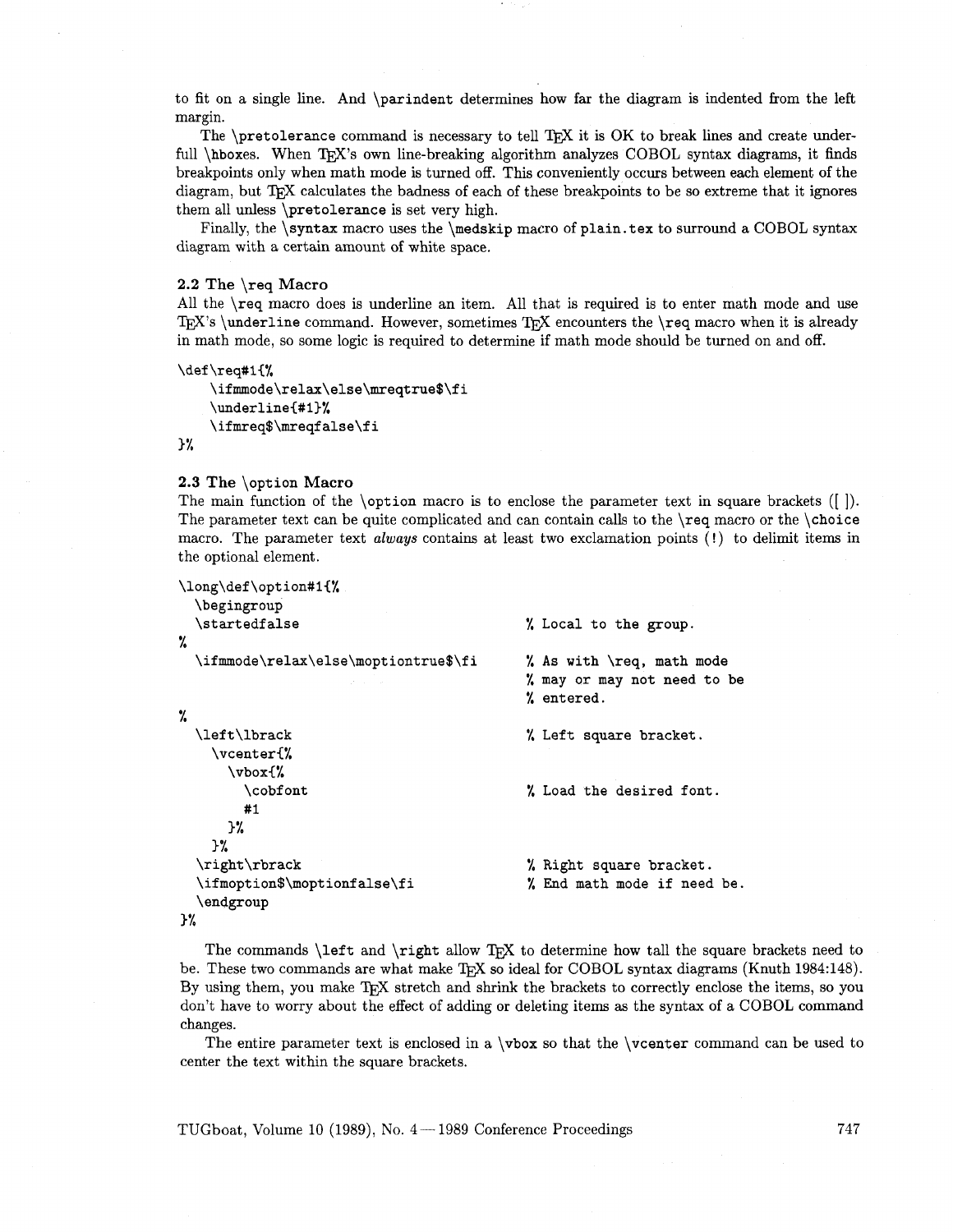### **2.4 The \choice Macro**

The **\choice** macro is exactly like the **\option** macro except that it encloses the parameter text in curly braces ({ )) rather than square brackets.

```
\def\choicet#l(% 
  \begingroup 
  \startedfalse 
  \ifmmode\relax\else\mchoicetrue$\f i 
  \lef t\lbrace 
    \vcent erC% 
      \vbox(% 
         \cobf ont 
         # 1 
      3% 
    3% 
  \right \rbrace 
  \ifmchoice$\mchoicefalse\fi 
  \endgroup
```

```
\frac{1}{2}
```
### **2.5 Exclamation Points and the \startorstop Macro**

The format of COBOL syntax diagrams requires that if more than one item occurs in an optional or choice element, the items must be stacked one on top of the other. Since TFX is designed to stack a series of **\hboxes** one atop another, this requirement is easily met by enclosing each item in an **\hbox.** But typing **\hbox{** and ) around each item gets a little tedious and takes up extra space on the line; you can make the exclamation point (or any character you choose) an active character and let  $T_{F}X$  do some of the work.

If you make the exclamation point an active character and then assign it to be a control sequence that calls a macro, you can use that macro to determine if the exclamation point denotes the beginning or the end of the item. For example:

```
\catcode'\!=\active
\let!=\startorstop
\def\startorstopC% 
  \if started 
    \egroup 
    \startedf alse 
                          % Order of commands is important here. Flag 
  \else 
                          % should be turned on INSIDE the hbox and turned 
    \hbox\bgroup 
                          % off OUTSIDE the hbox. 
    \startedtrue 
  \f i 
3%
```
Thus when the construction **!RECORD IS!** is encountered, it is transformed into **\hbox{RECORD IS).**  Using **\begingroup** and **\endgroup** in the **\option** and **\choice** macro makes the value of the

**\started** flag always local to the group. This enables nesting of elements, for example:

**\opt ion( !LABEL \choice( !RECORD IS** ! **!RECORDS ARE!) STANDARD!)** 

If the value of **\started** is not local to the group, the exclamation point before **LABEL** is correctly identified as the starting point, and **\started** set to true. But when T<sub>F</sub>X encounters the exclamation point before RECORD, the **\ifstarted** command is evaluated as true and T<sub>E</sub>X attempts to end an **\hbox** when actually it is supposed to start a second **\hbox!** 

In fact, the whole concept of using a single character for a macro call can be carried to extremes. What if, instead of requiring the user to remember that he needs to use the **\option** macro to get